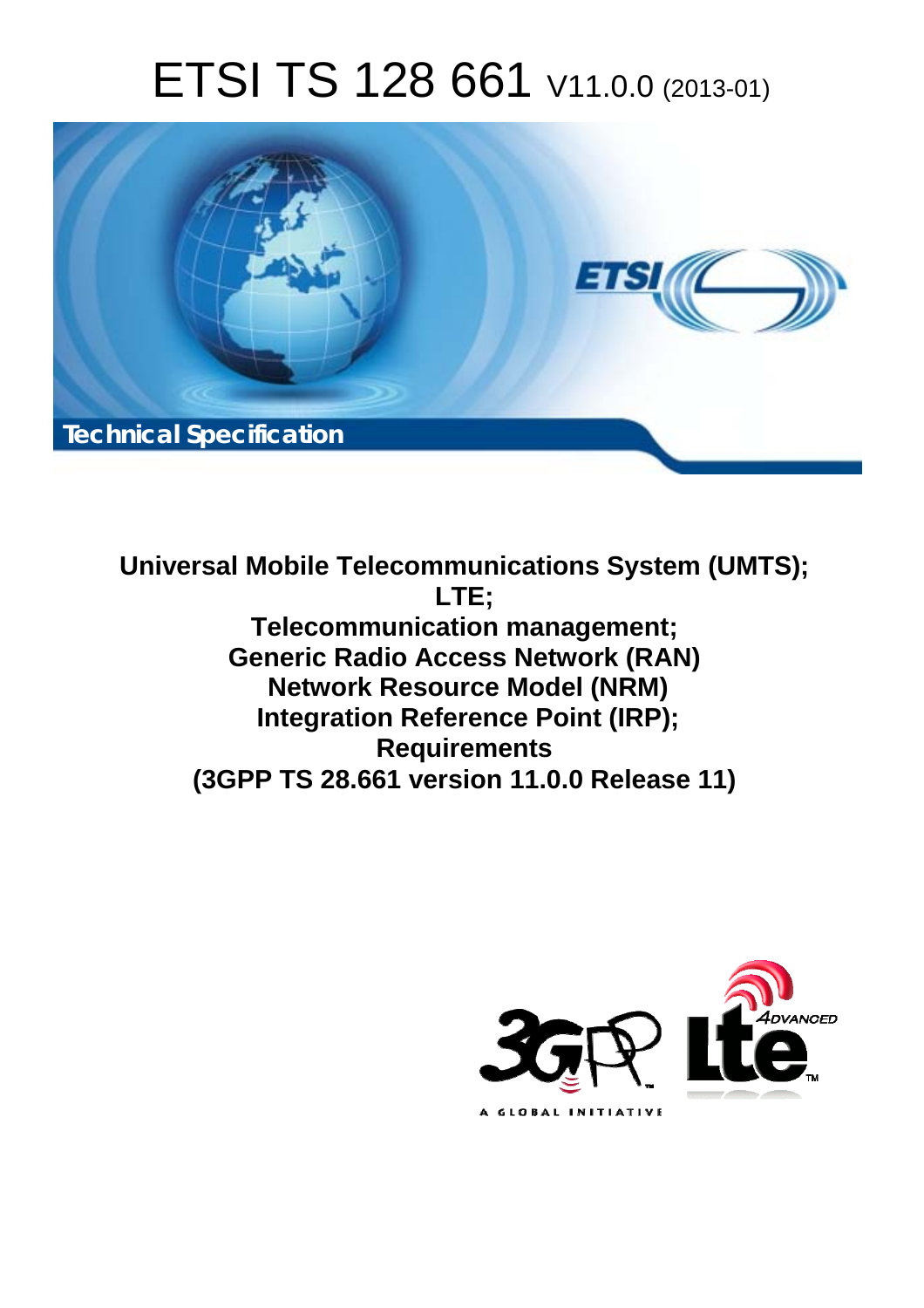Reference DTS/TSGS-0528661vb00

> Keywords LTE,UMTS

#### *ETSI*

#### 650 Route des Lucioles F-06921 Sophia Antipolis Cedex - FRANCE

Tel.: +33 4 92 94 42 00 Fax: +33 4 93 65 47 16

Siret N° 348 623 562 00017 - NAF 742 C Association à but non lucratif enregistrée à la Sous-Préfecture de Grasse (06) N° 7803/88

#### *Important notice*

Individual copies of the present document can be downloaded from: [http://www.etsi.org](http://www.etsi.org/)

The present document may be made available in more than one electronic version or in print. In any case of existing or perceived difference in contents between such versions, the reference version is the Portable Document Format (PDF). In case of dispute, the reference shall be the printing on ETSI printers of the PDF version kept on a specific network drive within ETSI Secretariat.

Users of the present document should be aware that the document may be subject to revision or change of status. Information on the current status of this and other ETSI documents is available at <http://portal.etsi.org/tb/status/status.asp>

If you find errors in the present document, please send your comment to one of the following services: [http://portal.etsi.org/chaircor/ETSI\\_support.asp](http://portal.etsi.org/chaircor/ETSI_support.asp)

#### *Copyright Notification*

No part may be reproduced except as authorized by written permission. The copyright and the foregoing restriction extend to reproduction in all media.

> © European Telecommunications Standards Institute 2013. All rights reserved.

DECT<sup>™</sup>, PLUGTESTS<sup>™</sup>, UMTS<sup>™</sup> and the ETSI logo are Trade Marks of ETSI registered for the benefit of its Members. **3GPP**TM and **LTE**™ are Trade Marks of ETSI registered for the benefit of its Members and of the 3GPP Organizational Partners.

**GSM**® and the GSM logo are Trade Marks registered and owned by the GSM Association.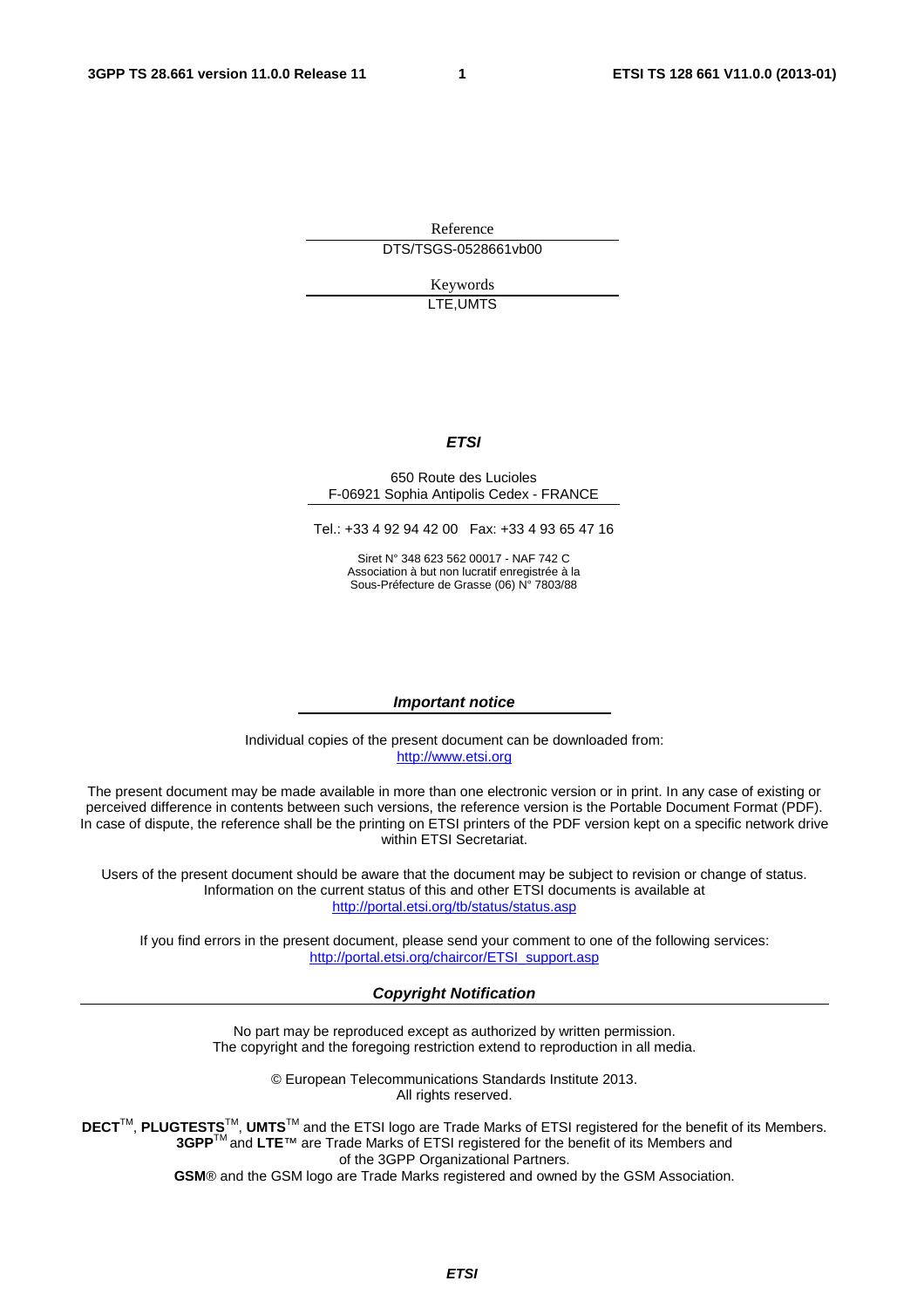## Intellectual Property Rights

IPRs essential or potentially essential to the present document may have been declared to ETSI. The information pertaining to these essential IPRs, if any, is publicly available for **ETSI members and non-members**, and can be found in ETSI SR 000 314: *"Intellectual Property Rights (IPRs); Essential, or potentially Essential, IPRs notified to ETSI in respect of ETSI standards"*, which is available from the ETSI Secretariat. Latest updates are available on the ETSI Web server ([http://ipr.etsi.org\)](http://webapp.etsi.org/IPR/home.asp).

Pursuant to the ETSI IPR Policy, no investigation, including IPR searches, has been carried out by ETSI. No guarantee can be given as to the existence of other IPRs not referenced in ETSI SR 000 314 (or the updates on the ETSI Web server) which are, or may be, or may become, essential to the present document.

#### Foreword

This Technical Specification (TS) has been produced by ETSI 3rd Generation Partnership Project (3GPP).

The present document may refer to technical specifications or reports using their 3GPP identities, UMTS identities or GSM identities. These should be interpreted as being references to the corresponding ETSI deliverables.

The cross reference between GSM, UMTS, 3GPP and ETSI identities can be found under [http://webapp.etsi.org/key/queryform.asp.](http://webapp.etsi.org/key/queryform.asp)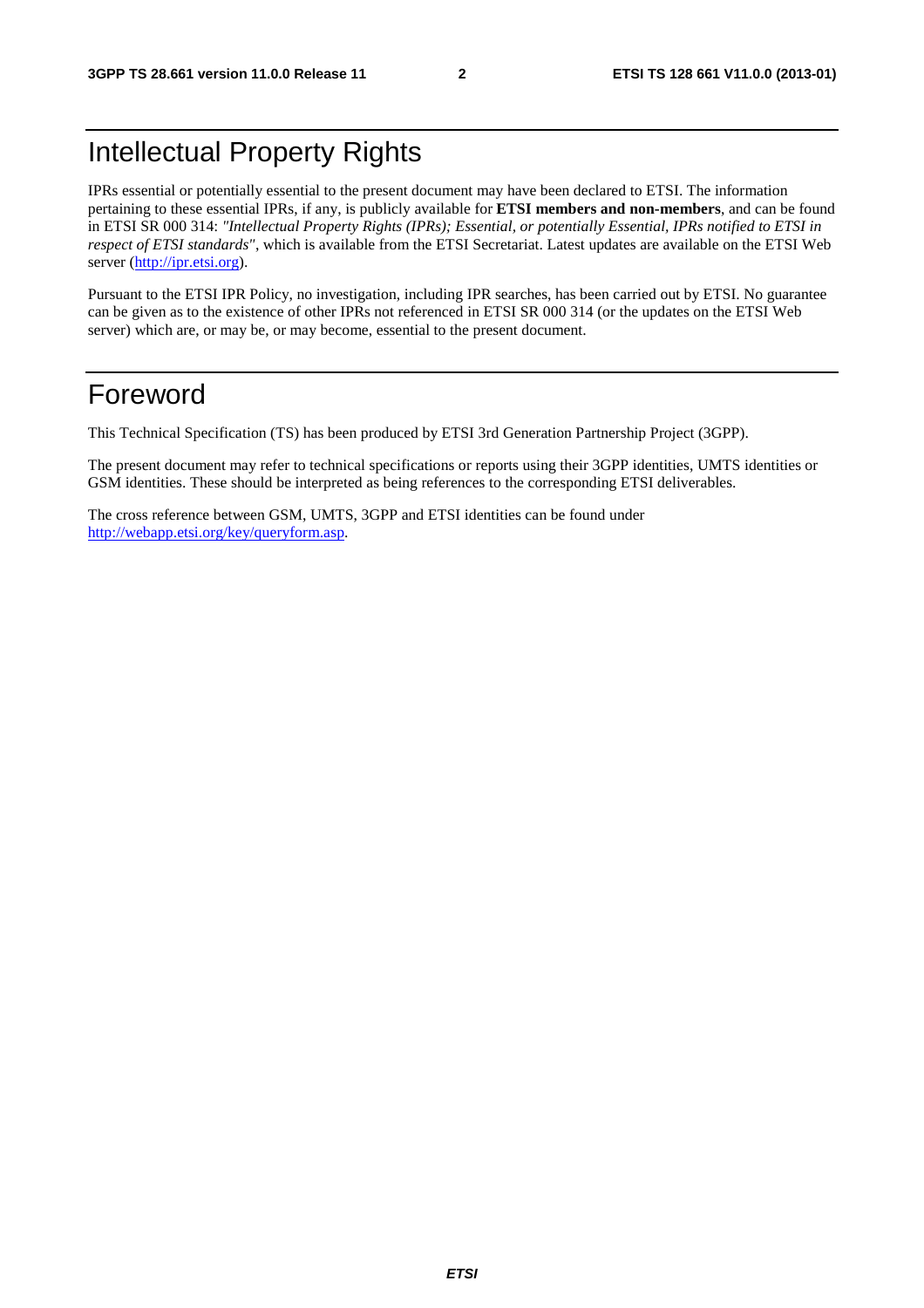$\mathbf{3}$ 

# Contents

| 1                            |  |  |  |  |
|------------------------------|--|--|--|--|
|                              |  |  |  |  |
| 3 <sup>7</sup><br>3.1<br>3.2 |  |  |  |  |
| $\overline{4}$               |  |  |  |  |
|                              |  |  |  |  |
|                              |  |  |  |  |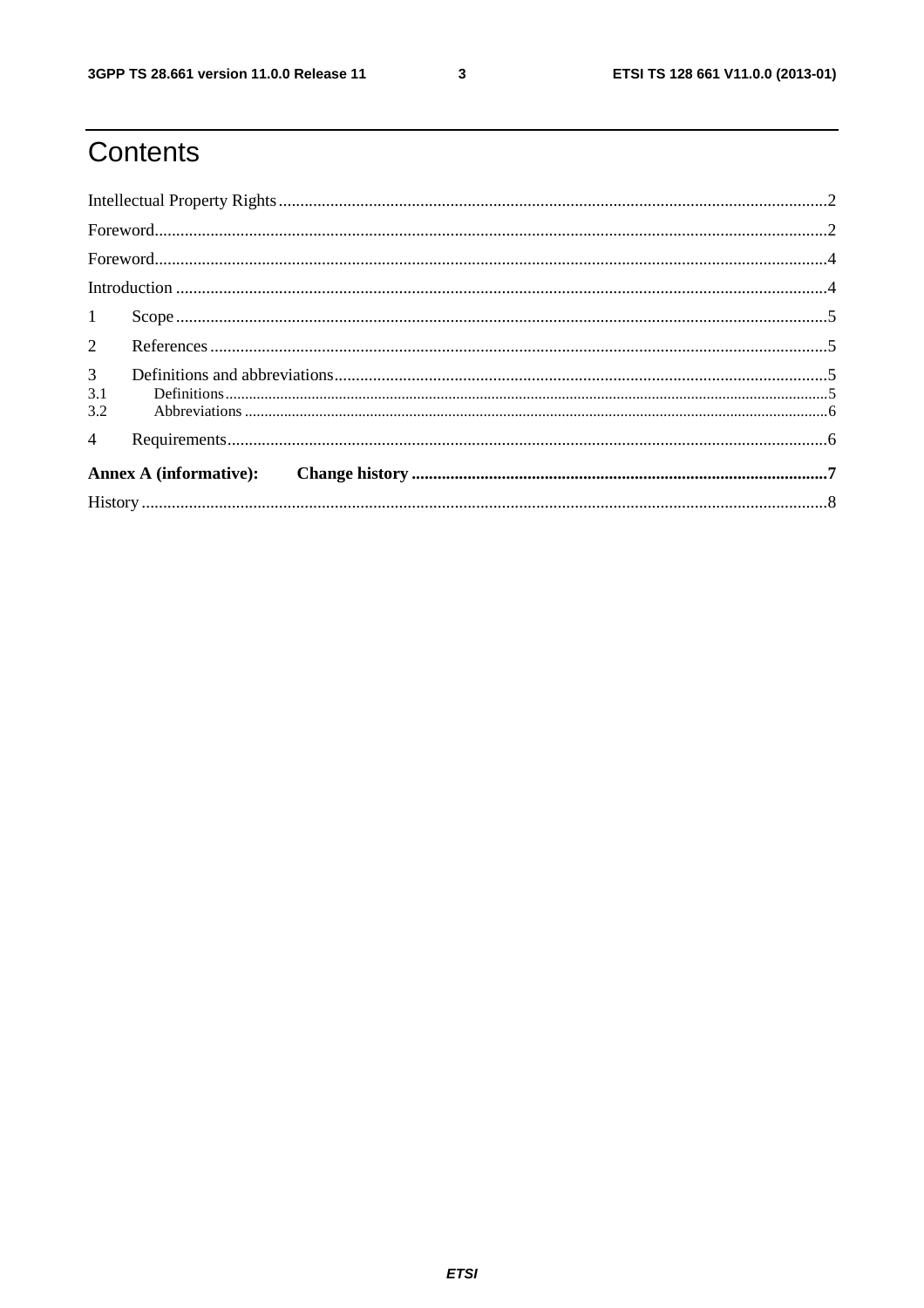### Foreword

This Technical Specification has been produced by the 3<sup>rd</sup> Generation Partnership Project (3GPP).

The contents of the present document are subject to continuing work within the TSG and may change following formal TSG approval. Should the TSG modify the contents of the present document, it will be re-released by the TSG with an identifying change of release date and an increase in version number as follows:

Version x.y.z

where:

- x the first digit:
	- 1 presented to TSG for information;
	- 2 presented to TSG for approval;
	- 3 or greater indicates TSG approved document under change control.
- y the second digit is incremented for all changes of substance, i.e. technical enhancements, corrections, updates, etc.
- z the third digit is incremented when editorial only changes have been incorporated in the document.

#### **Ready for Converged Management**

This specification is part of a set that has been developed for converged management solutions.

### Introduction

The present document is part of a TS-family covering the  $3<sup>rd</sup>$  Generation Partnership Project; Technical Specification Group Services and System Aspects; Telecommunication management; as identified below:

| 28.661 | Generic Radio Access Network (RAN) Network Resource Model (NRM); Integration<br><b>Reference Point (IRP); Requirements</b>           |
|--------|--------------------------------------------------------------------------------------------------------------------------------------|
| 28.662 | Generic Radio Access Network (RAN) Network Resource Model (NRM); Integration Reference<br>Point (IRP); Information Service (IS)      |
| 28.663 | Generic Radio Access Network (RAN) Network Resource Model (NRM); Integration Reference<br>Point (IRP); Solution Set (SS) definitions |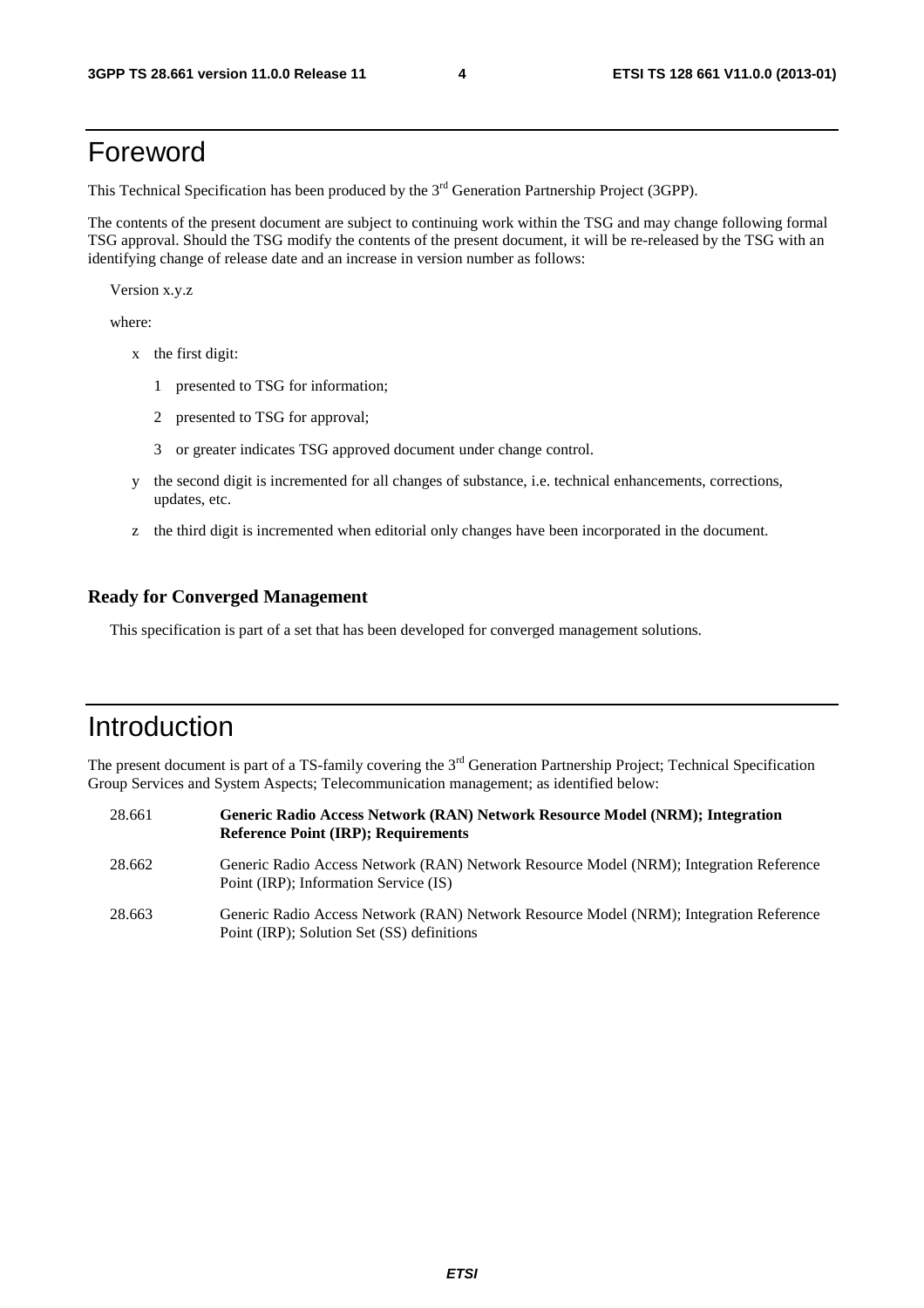#### 1 Scope

The present document defines, in addition to the requirements defined in 3GPP TS 32.101 [2], 3GPP TS 32.102 [3] and 3GPP TS 32.600 [4], the Requirements for the common and generic radio access network equipments that may be shared between BSS in GSM, UTRAN and E-UTRAN.

The present document can be used also for managing the equipment that can be shared by several RATs, even in the cases when it is not being shared.

#### 2 References

The following documents contain provisions which, through reference in this text, constitute provisions of the present document.

- References are either specific (identified by date of publication, edition number, version number, etc.) or non-specific.
- For a specific reference, subsequent revisions do not apply.
- For a non-specific reference, the latest version applies. In the case of a reference to a 3GPP document (including a GSM document), a non-specific reference implicitly refers to the latest version of that document *in the same Release as the present document*.
- [1] 3GPP TR 21.905: "Vocabulary for 3GPP Specifications".
- [2] 3GPP TS 32.101: "Telecommunication management; Principles and high level requirements".
- [3] 3GPP TS 32.102: "Telecommunication management; Architecture".
- [4] 3GPP TS 32.600: "Telecommunication management; Configuration Management (CM); Concept and high-level requirements".
- [5] 3GPP TS 32.150: "Telecommunication management; Integration Reference Point (IRP) Concept and definitions".
- [6] 3GPP TS 32.107: "Telecommunication management; Fixed Mobile Convergence (FMC) Federated Network Information Model (FNIM)".
- [7] 3GPP TS 28.620: "Telecommunication management; Fixed Mobile Convergence (FMC) Federated Network Information Model (FNIM) Umbrella Information Model (UIM)".

### 3 Definitions and abbreviations

#### 3.1 Definitions

For the purposes of the present document, the terms and definitions given in 3GPP TS 32.150 [5], 3GPP TS 32.101 [2], 3GPP TS 32.102 [3] and 3GPP TR 21.905 [1] and the following apply. A term defined in the present document takes precedence over the definition of the same term, if any, in 3GPP TS 32.150 [5], 3GPP TS 32.101 [2], 3GPP TS 32.102 [3] and 3GPP TR 21.905 [1], in this order.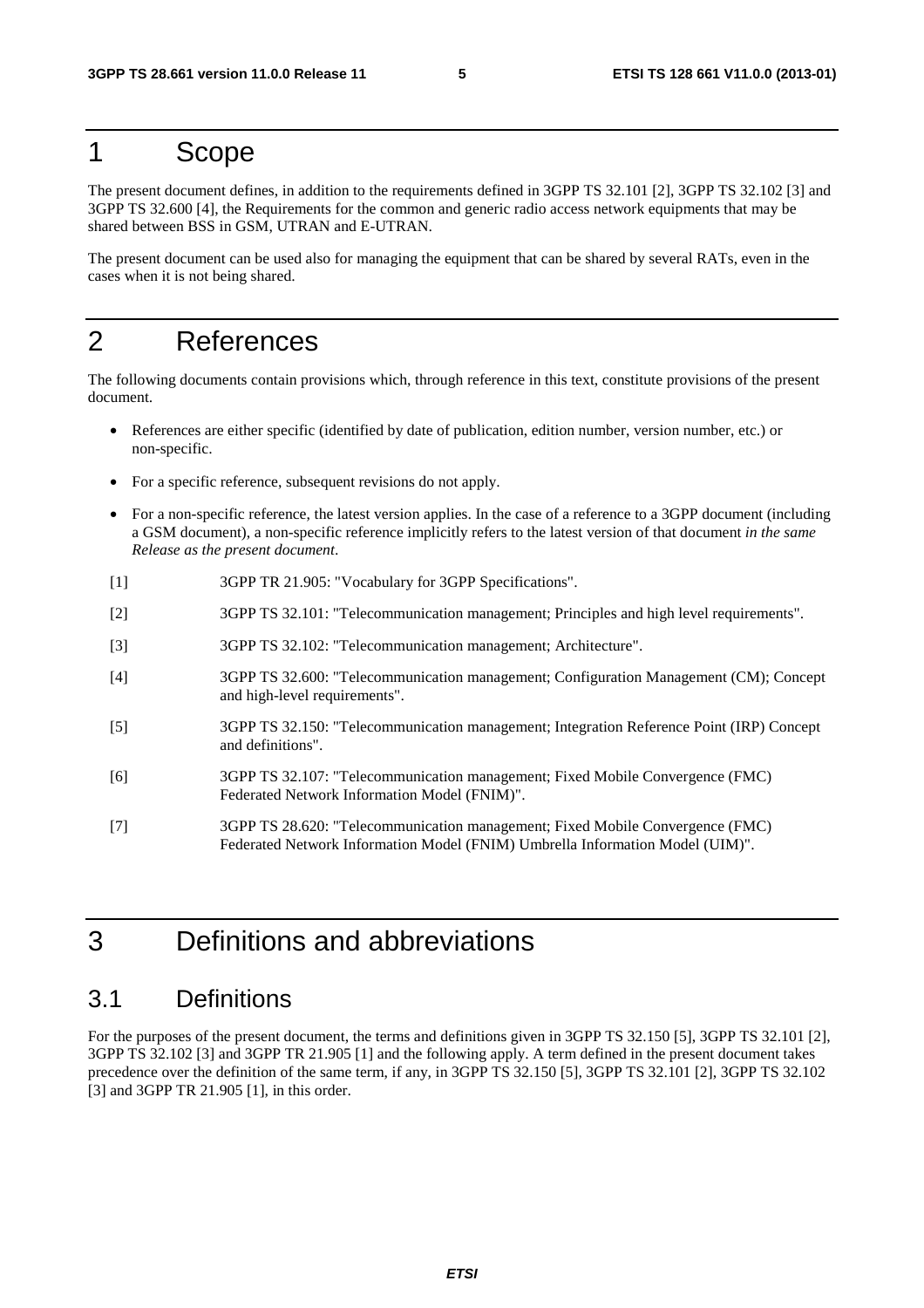#### 3.2 Abbreviations

For the purposes of the present document, the abbreviations given in TR 21.905 [1] and the following apply. An abbreviation defined in the present document takes precedence over the definition of the same abbreviation, if any, in 3GPP TR 21.905 [1].

| <b>BSS</b>     | <b>Base Station Subsystem</b>              |
|----------------|--------------------------------------------|
| <b>CAPEX</b>   | Capital Expenditure                        |
| <b>E-UTRAN</b> | <b>Evolved UTRAN</b>                       |
| <b>GSM</b>     | Global System for Mobile communications    |
| <b>IRP</b>     | <b>Integration Reference Point</b>         |
| <b>NRM</b>     | Network Resource Model                     |
| <b>RAN</b>     | Radio Access Network                       |
| <b>RAT</b>     | Radio Access Technology                    |
| <b>UTRAN</b>   | Universal Terrestrial Radio Access Network |

### 4 Requirements

It is common that operators operate more than one RAT. To save CAPEX, some radio equipment can be shared between the different RATs. Radio equipment can also be shared within a RAT. This NRM makes it easy to operate such shared radio equipment and to understand the consequences in all affected RATs when a change is made in a shared equipment.

The following general and high-level requirement applies for the present IRP:

- A. IRP-related requirements in 3GPP TS 32.101 [2].
- B. IRP-related requirements in 3GPP TS 32.102 [3].
- C. IRP-related requirements in 3GPP TS 32.600 [4].

The NRM defined by this IRP:

- D. Shall support communications for telecommunication network management purposes, including management of converged networks.
- E. Is a member of the Federated Network Information Model (FNIM) [6] and its information is derived from FNIM Umbrella Information Model (UIM) [7]

In addition, the following more specific requirements apply:

**REQ-GRAN\_NRM-CON-001:** The NRM defined by this IRP shall contain IOCs and related definitions, supporting equipment that may be shared between BSS, UTRAN and E-UTRAN networks.

**REQ-GRAN\_NRM-CON-002:** The IRPAgent shall support a capability allowing the IRPManager to know which RATs are served by each managed object.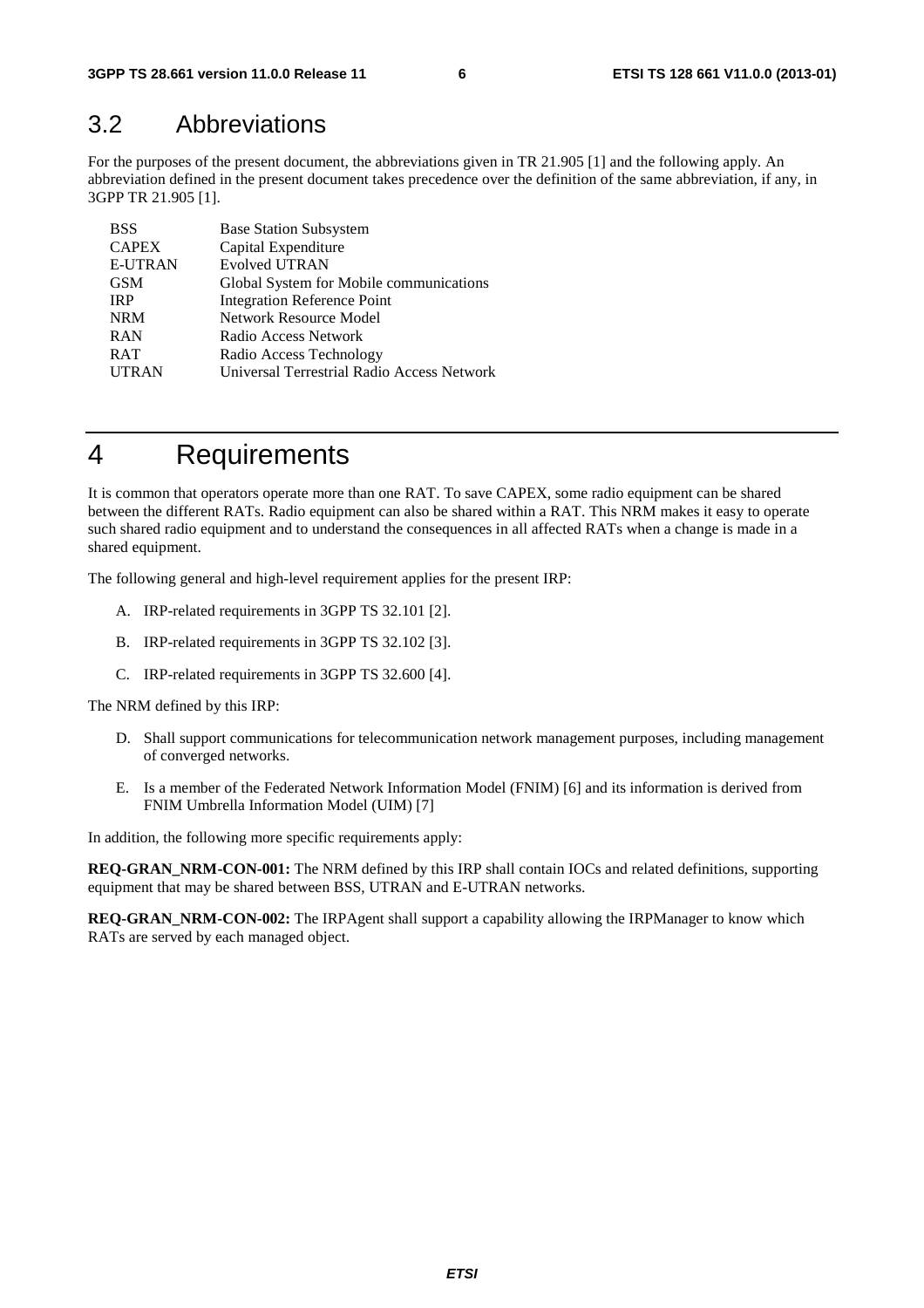### Annex A (informative): Change history

| <b>Change history</b> |       |                     |  |  |                                        |         |                |
|-----------------------|-------|---------------------|--|--|----------------------------------------|---------|----------------|
| <b>Date</b>           |       | TSG # TSG Doc.   CR |  |  | <b>Rev Subiect/Comment</b>             | Cat Old | <b>New</b>     |
| 2012-10               |       |                     |  |  | l First draft                          |         | 0.1.0          |
| 2012-12               | SA#58 |                     |  |  | Presented for information and approval |         | 0.1.011.0.0    |
| 2012-12               |       |                     |  |  | New version after approval             |         | $1.0.0$ 11.0.0 |